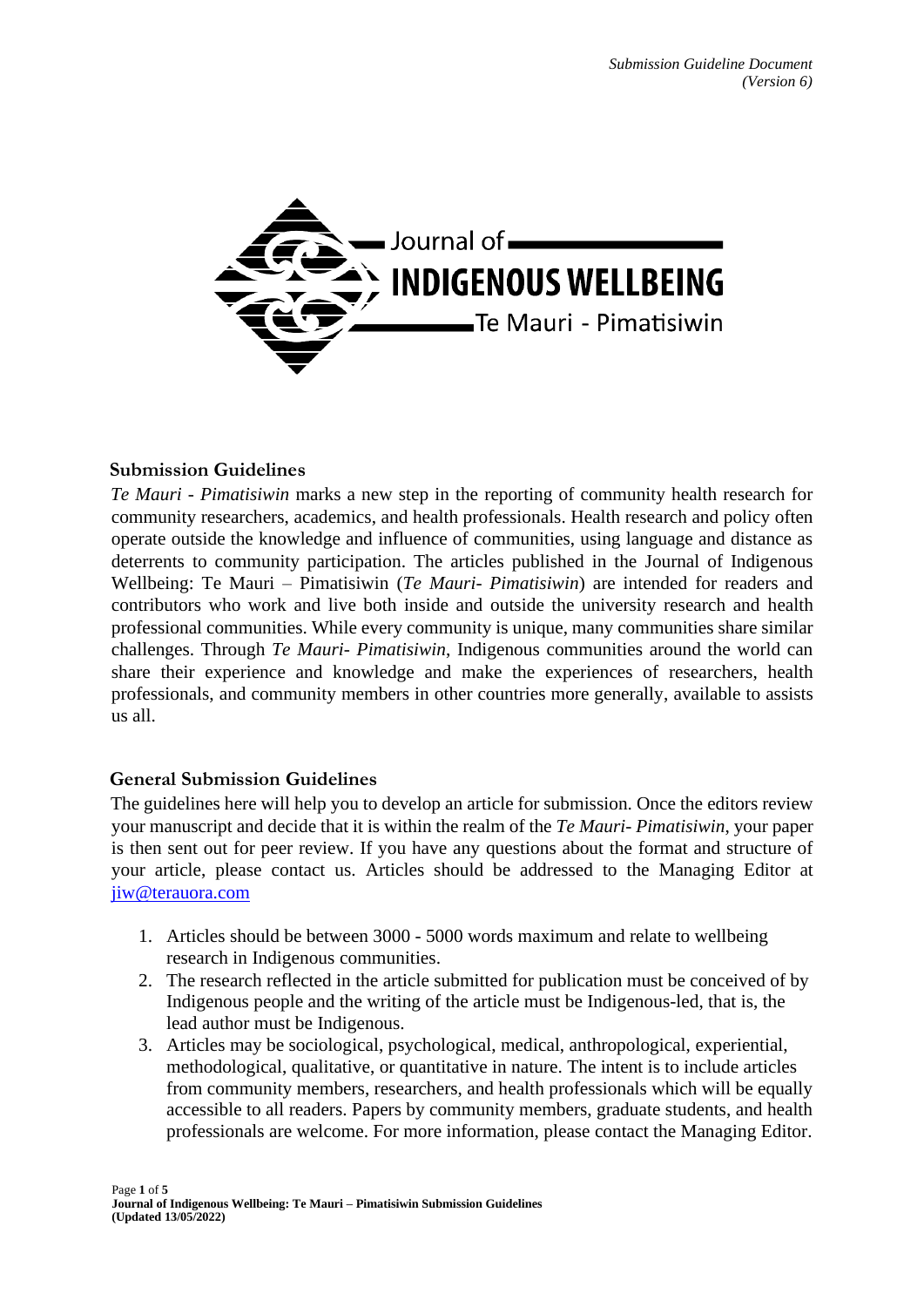- 4. The research has been conducted in accordance with ethical standards of the funding body, profession, locale or other relevant standards, inclusive of any relevant Indigenous requirements.
- 5. All submissions must include a completed **Submission Checklist**:
	- 1. A biography of each author (no more than 200 words). This should include a note about the nature of the author's relationship to the community research.
	- 2. Contact details for the submitting author (address and email).
	- 3. An abstract of 200 words or less.
	- 4. A suggested list of keywords.
	- 5. No identifying information within the submitted article for double-blind peer review purposes.
	- 6. Articles should use the APA (American Psychological Association) referencing system. This system is available on all major referencing software.
	- 7. Identification of any agencies that provided funding or support for the work presented in the article being submitted.
	- 8. It is strongly urged that all authors include a paragraph at the bottom of the first page acknowledging related research contributions from the wider community.
	- 9. A recommendation of at least three individuals who can complete a peer review in the area of research addressed in the article submitted.
	- 10. Articles must be submitted in electronic form using the submission portal. Papers need to have been proofed for spelling, typos and grammatical errors before submission.

## **Peer Review Process**

Articles will be sent out to at least one academic reviewer and one community reviewer. Reviewers are selected on the basis of their knowledge in the research and health area, with expertise in the topic of the submitted article.

*Te Mauri- Pimatisiwin* follows a blind peer-review process. Authors suggest reviewers, whom the journal contact and invite to peer-review manuscripts. All identifying information is removed from manuscripts prior to sending them to reviewers and all identifying information is removed from reviews before being sent to authors.

## **Copy Editing**

Articles are edited for clarity, grammar, punctuation, spelling, and proper citation. The Copy Editor may contact the author for clarification.

## **Author Verification**

The edited article is then sent back to the author to confirm that meanings have not been changed in the copy-editing process. This is also a chance for the author to verify details such as the accuracy of references, name spelling, data in tables, and that picture captions are with the right picture.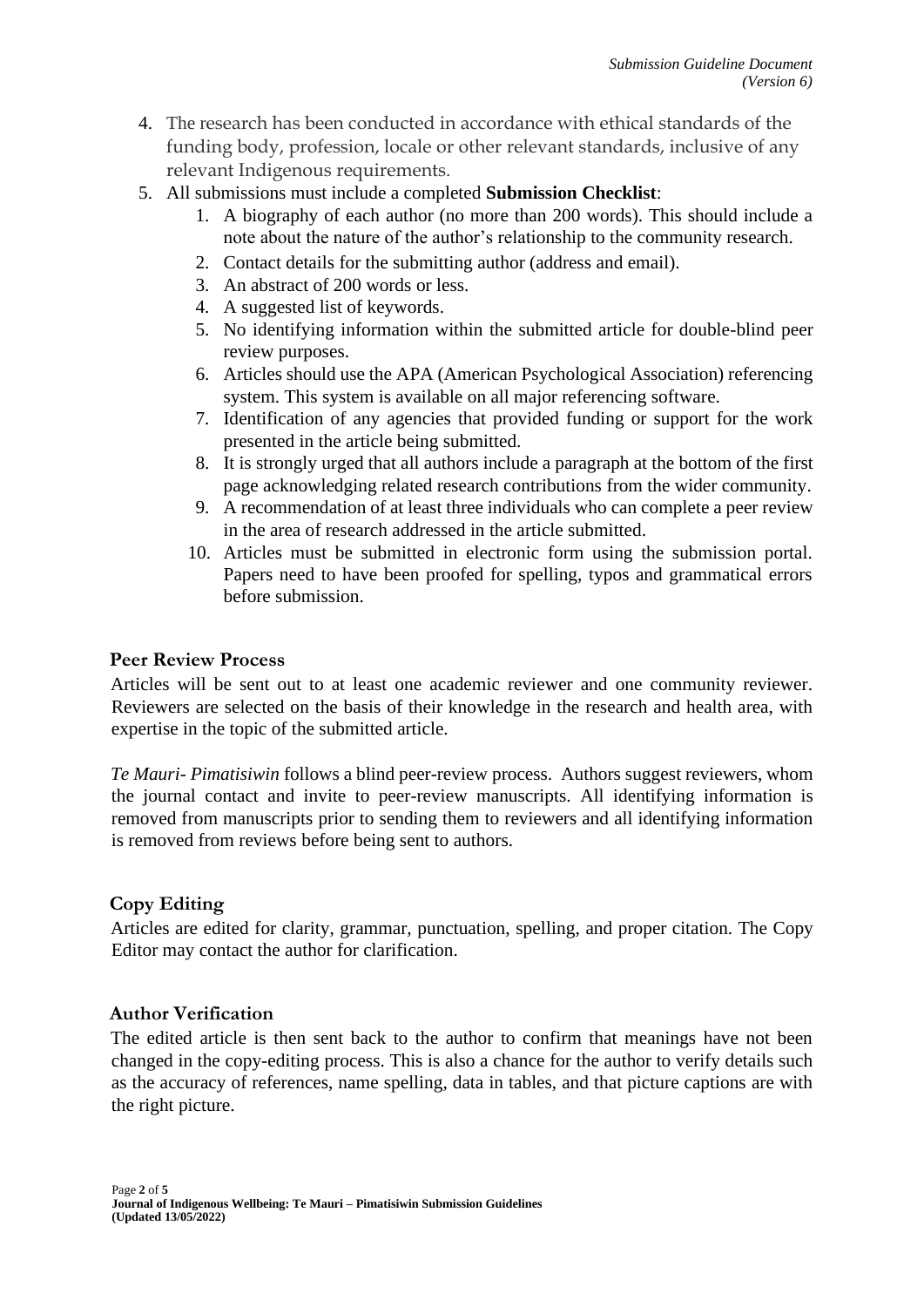### **Schedule for Publication**

Shortly after the author returns the verified article, it will be scheduled for publication.

### **Publication Frequency**

The web-based publication will be available twice a year.

## **Open Access Policy**

*Te Mauri- Pimatisiwin* provides immediate open access to its content on the principle that making research freely available to the public supports a greater global exchange of knowledge. **Authors retain the copyright to their work and have the right of first publication of the work**.

All content of the *Te Mauri- Pimatisiwin* is licensed under a [Creative Commons Attribution](http://creativecommons.org/licenses/by-nc-nd/3.0/)  [Non-Commercial](http://creativecommons.org/licenses/by-nc-nd/3.0/) [No Derivatives License.](http://creativecommons.org/licenses/by-nc-nd/3.0/) This license allows others to share the work with an acknowledgement of the work's authorship and initial publication in this journal.

The license also prevents others from using the work for profit without the express consent of the author(s). The license also prevents the creation of derivative works without the express consent of the author(s). Note that derivative works are very similar in nature to the original. Merely quoting (and appropriately referencing) a passage of a work is not making a derivative of it.

### **Disputes and Concerns**

In the event of disputes that contravene (or are not addressed by) the policies and/or submission guidelines, decisions will be taken to the Editors for a final decision.

### **Artwork & Photos**

Drawings and artwork should be 1.5 to 2 times the size used in the publication. If an illustration will be used as a quarter page in the journal, it should be at least a half page original.

To be returned, original artwork or photographs should be clearly labelled on the margin or the back with your name and address.

Artwork can be submitted as:

- Pen & Ink drawings
- Original Artwork
- Adobe Illustrator Files
- Adobe Photoshop Files
- JPEG, GIF, or TIFF

Photographs should be sharp and properly exposed and can be either black and white or colour. A snapshot sized photograph  $(3\times5$  to  $4\times6$  inches) should be scanned at 300 dots per inch.  $8\times10$ pictures can be scanned at 150 dots per inch.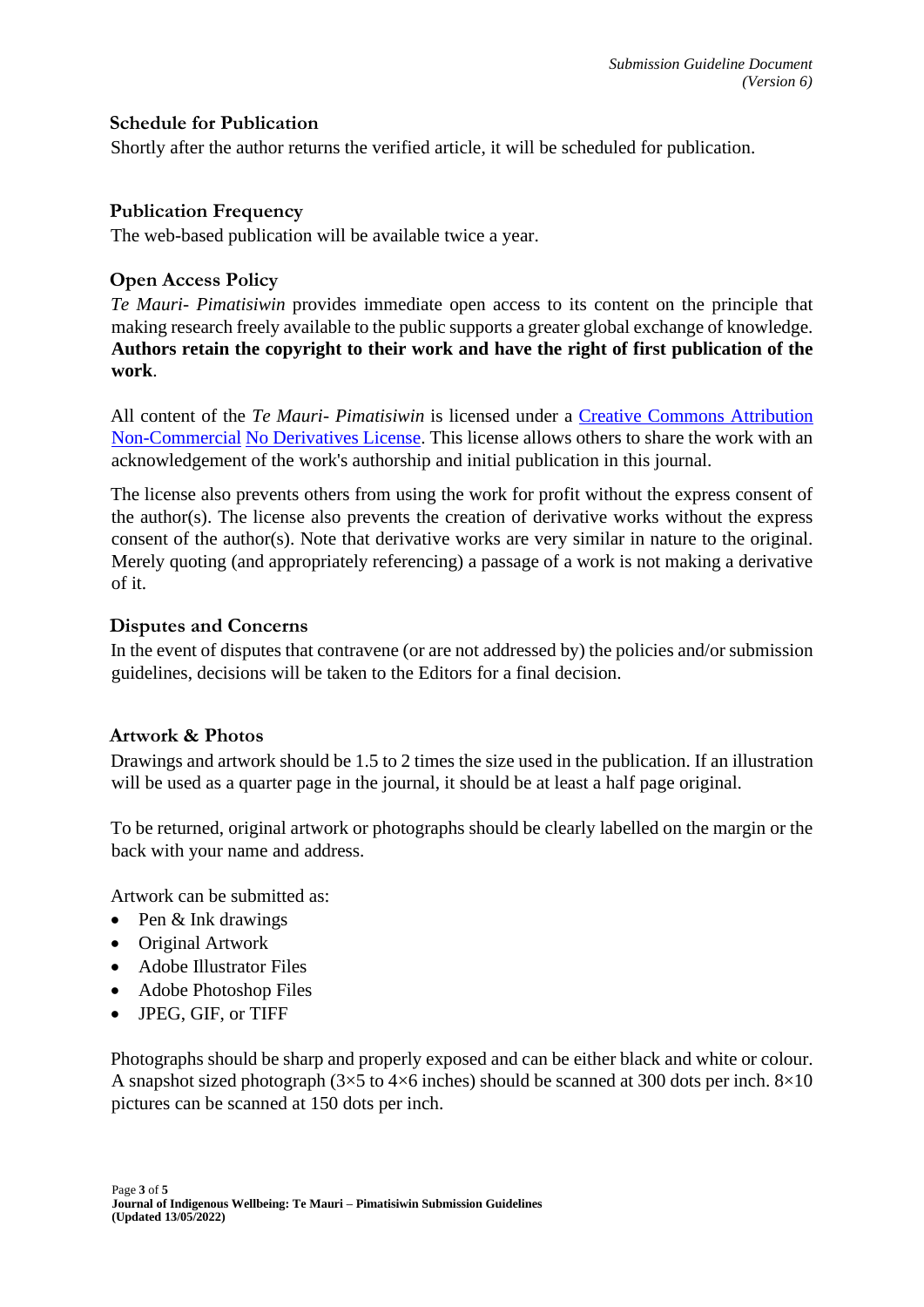Digital photographs should be shot at the camera's highest quality. Please send in more photos than is needed, with appropriate location references in the text. The old saying that a picture is worth a thousand words is still true.

# **References and Quotations**

*Te Mauri: Pimatisiwin* adheres to APA style and all articles submitted must use the 7th edition of the *Publication Manual of the American Psychological Association (2020)* for formatting. For APA style information, authors can refer to the APA style website, <http://www.apastyle.org/elecref.html> or numerous other sites that are available on the internet.

## **EXAMPLES OF REFERENCE CITATIONS IN TEXT--APA STYLE**

- 1. If author's name occurs in the text, follow it with year of publication in parentheses. Example: Piaget (1970) compared reaction times...
- 2. If author's name is not in the text, insert last name, comma, year in parenthesis. Example: In a recent study of reaction times (Piaget, 1978)…
- 3. If author's name and the date of publication have been mentioned in the text of your paper, they should not be repeated within parentheses. Example: In 1978, Piaget compared reaction times...
- 4. Because material within a book or on a web page is often difficult to locate, authors should, whenever possible, give page numbers for books or paragraph numbers for web pages in body to assist readers. Page numbers (preceded by p. or pp.) or paragraph numbers (preceded by para.) follow the year of publication, and are separated from it by a comma. For websites with neither page numbers nor paragraph numbers, you can cite the heading and the number of the paragraph following it.

Examples:

- Hunt (1974, pp. 25-69) confirms the hypothesis...
- (Myers, 2000, para. 5)
- (Beutler, 2000, Conclusion section, para. 1)
- 5. If a work has two authors, always cite both names every time the reference occurs in the text. Connect both names by using the word "and."

Examples: Piaget and Smith (1972) recognize...

6. If a work has two authors and they are not included in the text, insert within parentheses, the last names of the authors joined by an ampersand  $(\&)$ , and the year separated from the authors by a comma.

Example: ...to organize accumulated knowledge and order sequences of operations (Piaget & Smith, 1973)